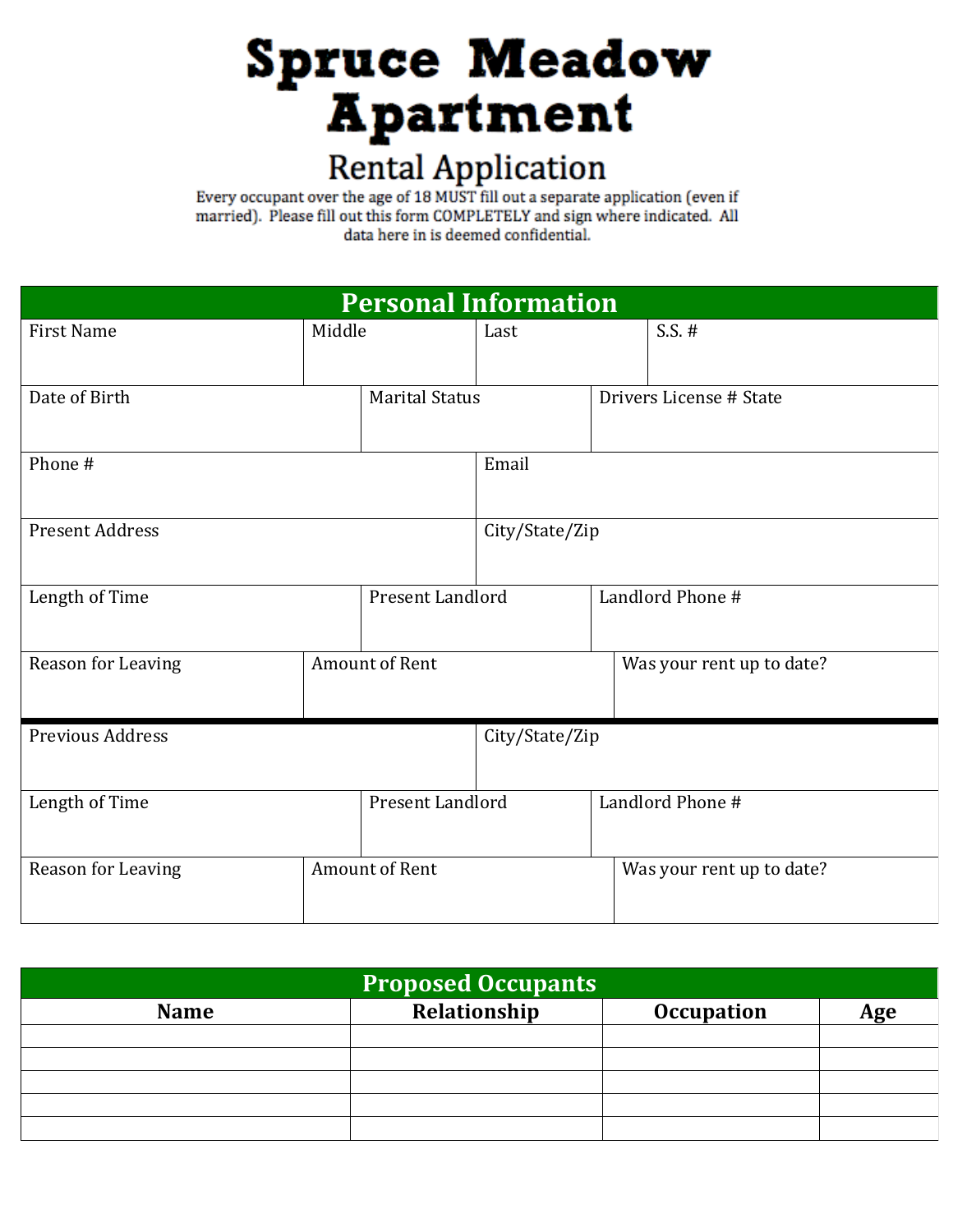| <b>Proposed Pets</b> |                   |     |  |
|----------------------|-------------------|-----|--|
| <b>Name</b>          | <b>Type/Breed</b> | Age |  |
|                      |                   |     |  |
|                      |                   |     |  |
|                      |                   |     |  |
|                      |                   |     |  |

| Vehicle Information |      |       |       |         |       |
|---------------------|------|-------|-------|---------|-------|
| Year                | Make | Model | Color | Plate # | State |
|                     |      |       |       |         |       |
|                     |      |       |       |         |       |
|                     |      |       |       |         |       |
|                     |      |       |       |         |       |

| <b>Employment</b>       |            |                     |                       |
|-------------------------|------------|---------------------|-----------------------|
| <b>Current Employer</b> | Occupation |                     | Hours/Week            |
| Supervisor              | Phone      |                     | <b>Years Employed</b> |
| Address                 |            | City/State/Zip Code |                       |
| <b>Current Employer</b> | Occupation |                     | Hours/Week            |
| Supervisor              | Phone      |                     | <b>Years Employed</b> |
| Address                 |            | City/State/Zip Code |                       |

| Income         |        |                 |
|----------------|--------|-----------------|
| Current Income | Source | Proof of Income |
| Current Income | Source | Proof of Income |

| <b>Credit Card and Financial Information</b> |                      |                        |                       |
|----------------------------------------------|----------------------|------------------------|-----------------------|
| Car Loan Lien Holder                         | Balanced Owed        | <b>Monthly Payment</b> | Creditor's Phone #    |
| <b>Credit Card Company</b>                   | <b>Balanced Owed</b> | <b>Monthly Payment</b> | Creditor's Phone #    |
| <b>Credit Card Company</b>                   | <b>Balanced Owed</b> | <b>Monthly Payment</b> | Creditor's Phone #    |
| Child Support/Other Credit Card              | <b>Balanced Owed</b> | <b>Monthly Payment</b> | Creditor's Phone #    |
| Bank Account/ Name of Bank                   | Balance              | <b>Monthly Payment</b> | <b>Account Number</b> |